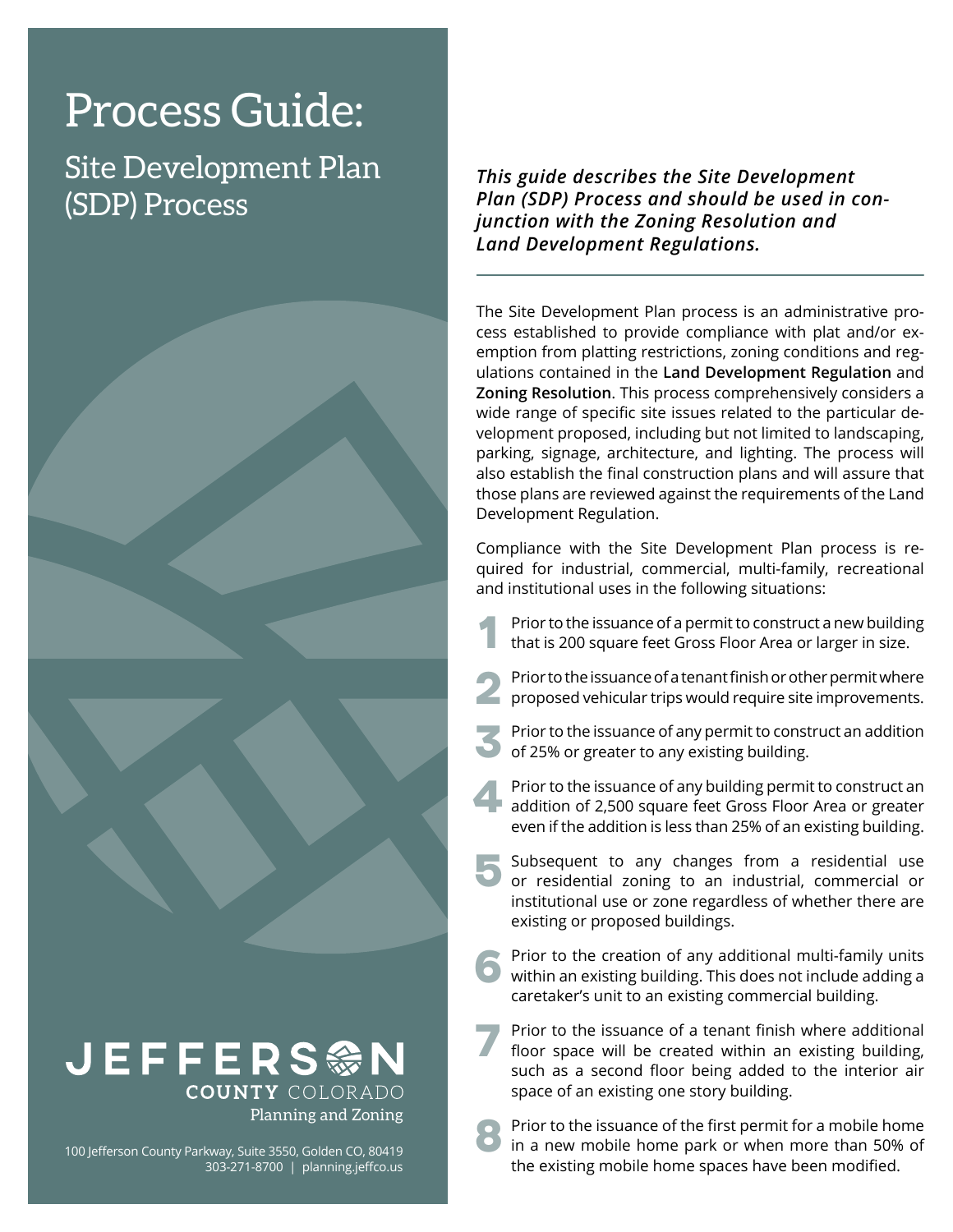## **Strongly Encouraged Pre-Application**

The Pre-Application process (optional) was created to provide applicants with a quick review of development proposals based on limited information. The review is intended to provide information about the regulations and process that will assist an applicant in making key decisions about the development proposal prior to making a formal application. Refer to the Zoning Resolution and the **[Pre-Application Guide](https://www.jeffco.us/documentcenter/view/1608)** for additional details.

#### **Site Development Plan Process**

#### **Submittal Requirements**

The submittal documents required for an application will vary based on the specifics of each unique application. Prior to the Formal Application, the case manager will provide the applicant with information identifying the type and number of required documents for the application. A complete explanation of the submittal requirements can be found in the **[Submittal Requirement](https://www.jeffco.us/DocumentCenter/View/18083/) [Section](https://www.jeffco.us/DocumentCenter/View/18083/)** of the Zoning Resolution.

|  | 7 days                                    | Sufficiency Review: The applicant will submit one copy of each document required for the<br>formal application. The assigned Case Manager will review the documents to determine if they<br>are complete. The Case manager will then prepare a letter explaining any deficiencies in the<br>submittal documents. The letter will include a referral matrix that identifies County divisions<br>and other agencies that will receive submittal documents. The applicant shall revise the<br>submittal information as may be required to comply with County standards. |
|--|-------------------------------------------|----------------------------------------------------------------------------------------------------------------------------------------------------------------------------------------------------------------------------------------------------------------------------------------------------------------------------------------------------------------------------------------------------------------------------------------------------------------------------------------------------------------------------------------------------------------------|
|  | plus                                      | and                                                                                                                                                                                                                                                                                                                                                                                                                                                                                                                                                                  |
|  | 5 days for<br>re-submittal<br>sufficiency | Formal Application Submittal: The applicant shall submit all documents identified in the Case<br>Manager's response to the Sufficiency Review.                                                                                                                                                                                                                                                                                                                                                                                                                       |
|  | review<br>(if necessary)                  | Referral Process: The Zoning Resolution anticipates that an application will be sent out on<br>two referrals before it is ready for decision; however, at any time after the 1st Referral the<br>Case Manager may decide that the application is in substantial conformance with all applicable<br>regulations and is ready for decision. Additional fees will be incurred for a third referral and any<br>subsequent referral there after. The general referral steps are as follows:                                                                               |
|  |                                           | 1. The Case Manager will refer the application and supporting documents to County divisions<br>and other agencies.                                                                                                                                                                                                                                                                                                                                                                                                                                                   |
|  |                                           | 2. After the referral, the Case Manager will provide the applicant with a Staff response<br>inclusive of referral agency responses, and will include a referral matrix for the next referral<br>if applicable.                                                                                                                                                                                                                                                                                                                                                       |
|  | 3 months                                  | 3. The applicant will address, in writing, any issues identified by the Case Manager or any<br>referral agency and resubmit revised documents for the next referral.                                                                                                                                                                                                                                                                                                                                                                                                 |
|  |                                           |                                                                                                                                                                                                                                                                                                                                                                                                                                                                                                                                                                      |
|  |                                           | Final Documents: The final documents be comprised of the executed mylar and other<br>documents identified by the Case Manager.                                                                                                                                                                                                                                                                                                                                                                                                                                       |
|  | 2 weeks                                   |                                                                                                                                                                                                                                                                                                                                                                                                                                                                                                                                                                      |
|  |                                           | Determination: The application will be presented to the Director of Planning & Zoning. The<br>Director will approve or deny the application.                                                                                                                                                                                                                                                                                                                                                                                                                         |
|  |                                           | and                                                                                                                                                                                                                                                                                                                                                                                                                                                                                                                                                                  |
|  |                                           | Recordation: After approval of an application, Staff will obtain the required County approval<br>signatures and have the documents recorded.                                                                                                                                                                                                                                                                                                                                                                                                                         |

*The information provided above is intended to be an overview of the Site Development Plan Process. For a complete explanation of the Site Development Plan Process, please refer to the [Zoning Resolution](https://www.jeffco.us/2460/) or the [Land Development Regulation](https://www.jeffco.us/2463/).*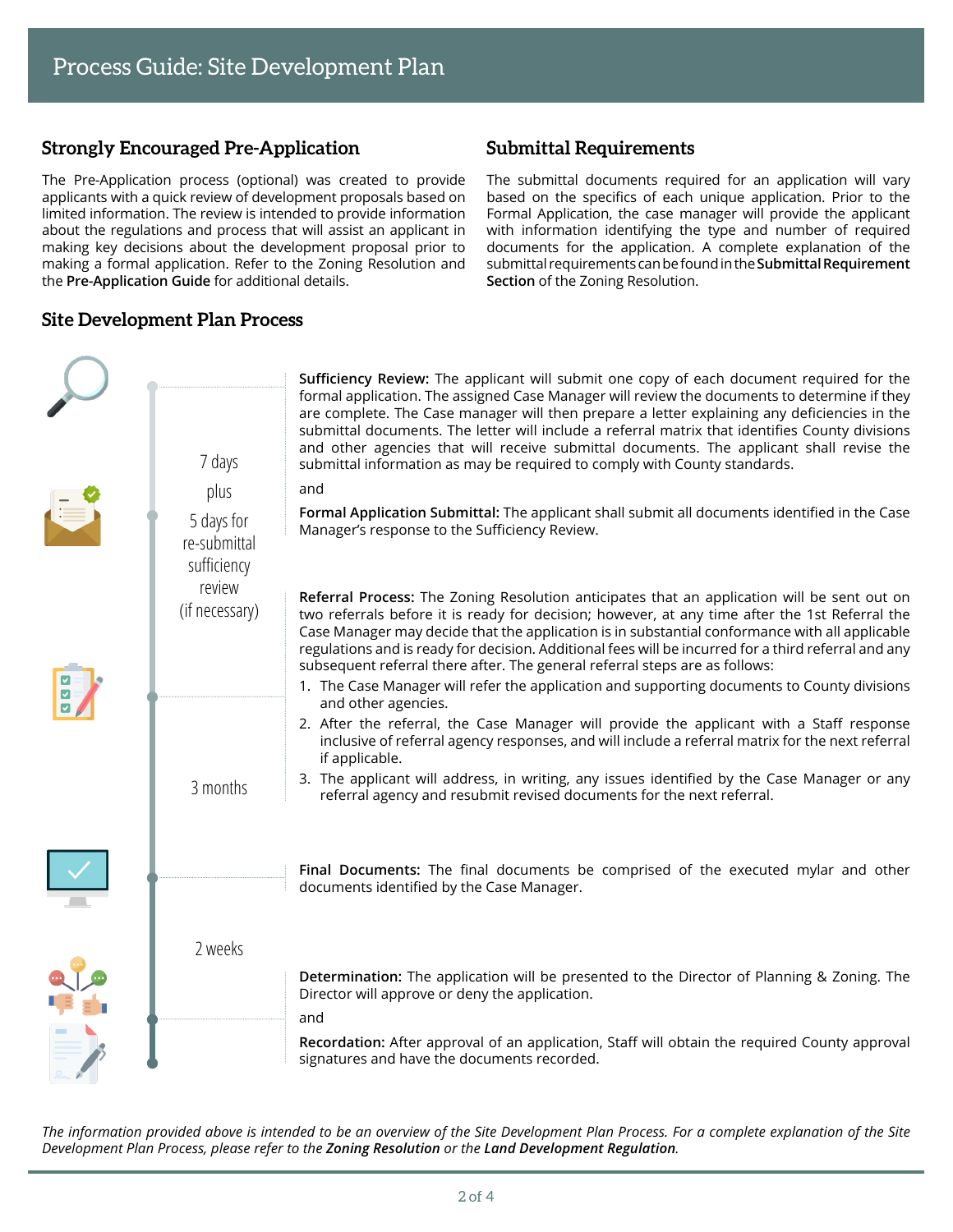## **Evaluation/Decision**

A Development Application is evaluated to assure compliance with the following:

Any condition or restrictions on an applicable plat or exemption document.



The development standards of the Zoning Resolution and the Land Development Regulation.

After thorough review by Staff, a Site Development Plan application is presented to the Director of Planning & Zoning for final decision. The Director may ask for additional documents before making a determination. An approval by the Director may be subject to the applicant meeting certain conditions before the issuance of building permits.

## **Community Involvement**

*Keeping the public informed of development applications is a high priority in Jefferson County. The following summarizes the notification required for the Site Development Plan application and the method by which the public may provide input:*



#### *Formal Application*

*Notification: community mailing and sign posting.*

This mailing notifies the public that an application has been submitted and that documents related to the application are available for review. Any comments submitted by the public will be provided to the applicant and will also be included as a part of the staff report prepared for the Determination by the Department Director. The applicant may choose to amend the application request based on the comments received.

*Note: The notification requirements are explained in detail in the [Zoning Resolution](https://www.jeffco.us/2460/) and the [Notification Guide](https://www.jeffco.us/DocumentCenter/View/2458/).*

## **The Role of Public Comments in the Site Development Plan Process**

*Applicant:* The applicant may choose to amend the application request based on the comments received by the public.

*Staff:* Staff will review the comments and may provide suggestions to the applicant in order to address the public comments; however, the basis for a recommendation by Staff on the application is limited to the criteria identified above in the Evaluation/Decision section.

*Director of Planning & Zoning:* The Director will consider public comments, and may use those comments as a factor in their decision on an application; however, the basis for a decision by the Director on the application is limited to the criteria identified above in the Evaluation/ Decision section.